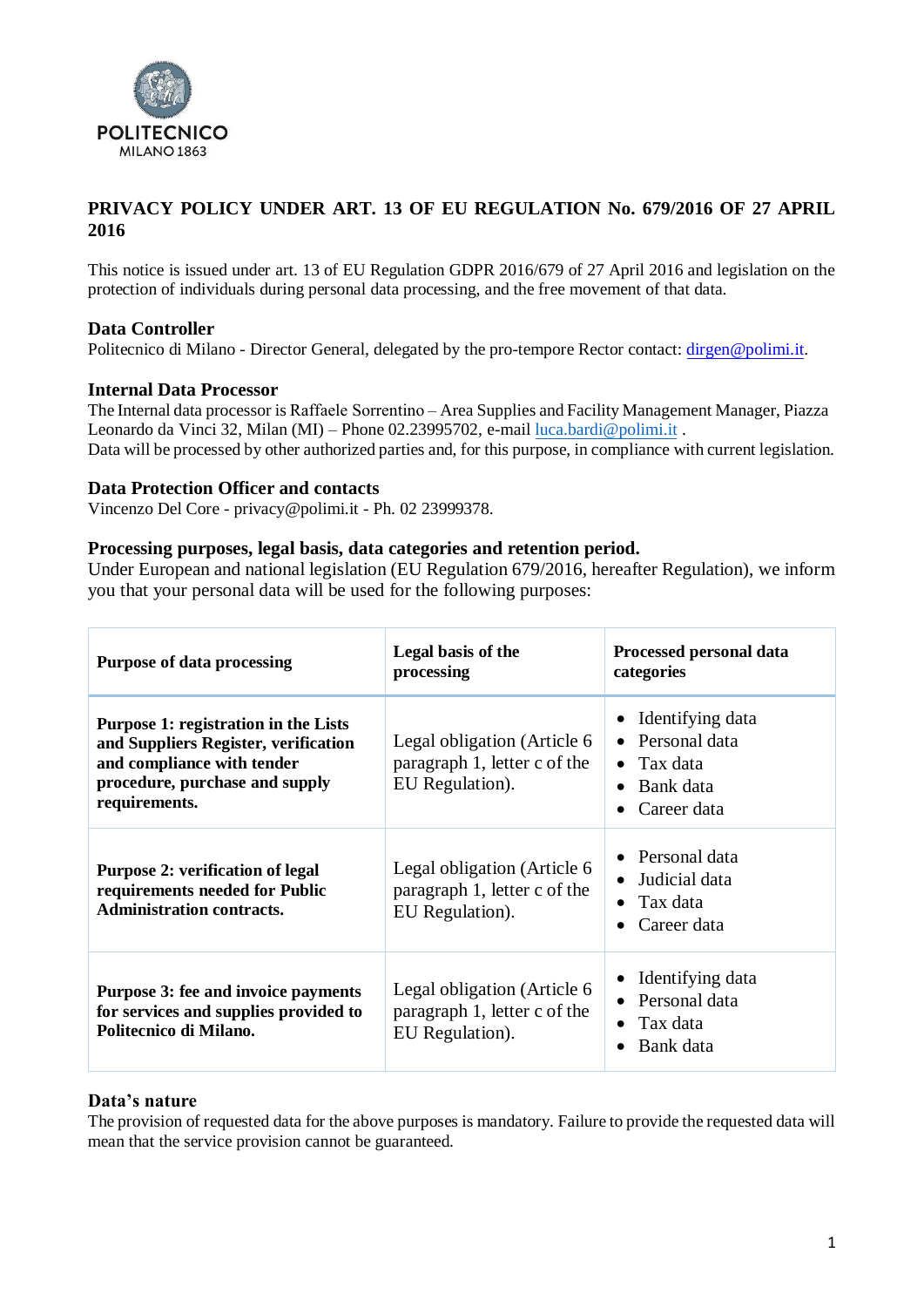

### **Special data categories**

Personal data relating to criminal convictions and offences (art. 10) will be processed for the purposes set out in the TABLE, specifically for purposes 1 and 2, to allow the data subject to participate in tender procedures, assignments and contracts with Politecnico di Milano.

# **Data processing methods**

The processing for the above purposes (1, 2 and 3) may be carried out using digital media, manually and/or with electronic, or automated tools, using in-house and external databases, necessary for telematic procedures [e.g. SINTEL, MEPA]. This data is stored in digital format for an indefinite time because of transparency obligations and proper public administration functioning.

To comply with publication obligations under Legislative Decree 33/2013 and subsequent amendments and additions, some of the identifying data collected may be made public.

Under the law, data will be processed for the above purposes by additional authorised and instructed parties. Personnel, who has been authorised before, can process and collect the requested data.

#### **Recipient categories**

Data may be disclosed to the following public entities, companies or persons that provide services on behalf of the Data Controller, including external services. Your personal data may be disclosed (possibly in an anonymised format) to other public administrations if they must process data for any procedures falling within their institutional responsibility. Under relevant conditions, data will be disclosed to public entities when mandatory under European legislation, laws or regulations, and to insurance companies to process accident files.

Personal data collected may be disclosed to the following third parties:

- ANAC;
- Prefecture
- INPS:
- INAIL;
- Court;
- Public Administrations;
- Managers of public services;
- Legal persons;
- Associations;
- Foundations;
- Professional Associations;
- Professional registers;
- Citizens;
- Cashiers;
- Judicial authority.

#### **Data retention period**

Under the purposes above, data collected will be kept until Politecnico di Milano is subject to retention obligations for tax, legal or regulatory purposes.

# **Transfer to non-EU countries**

Personal data will not be transferred to non-EU countries.